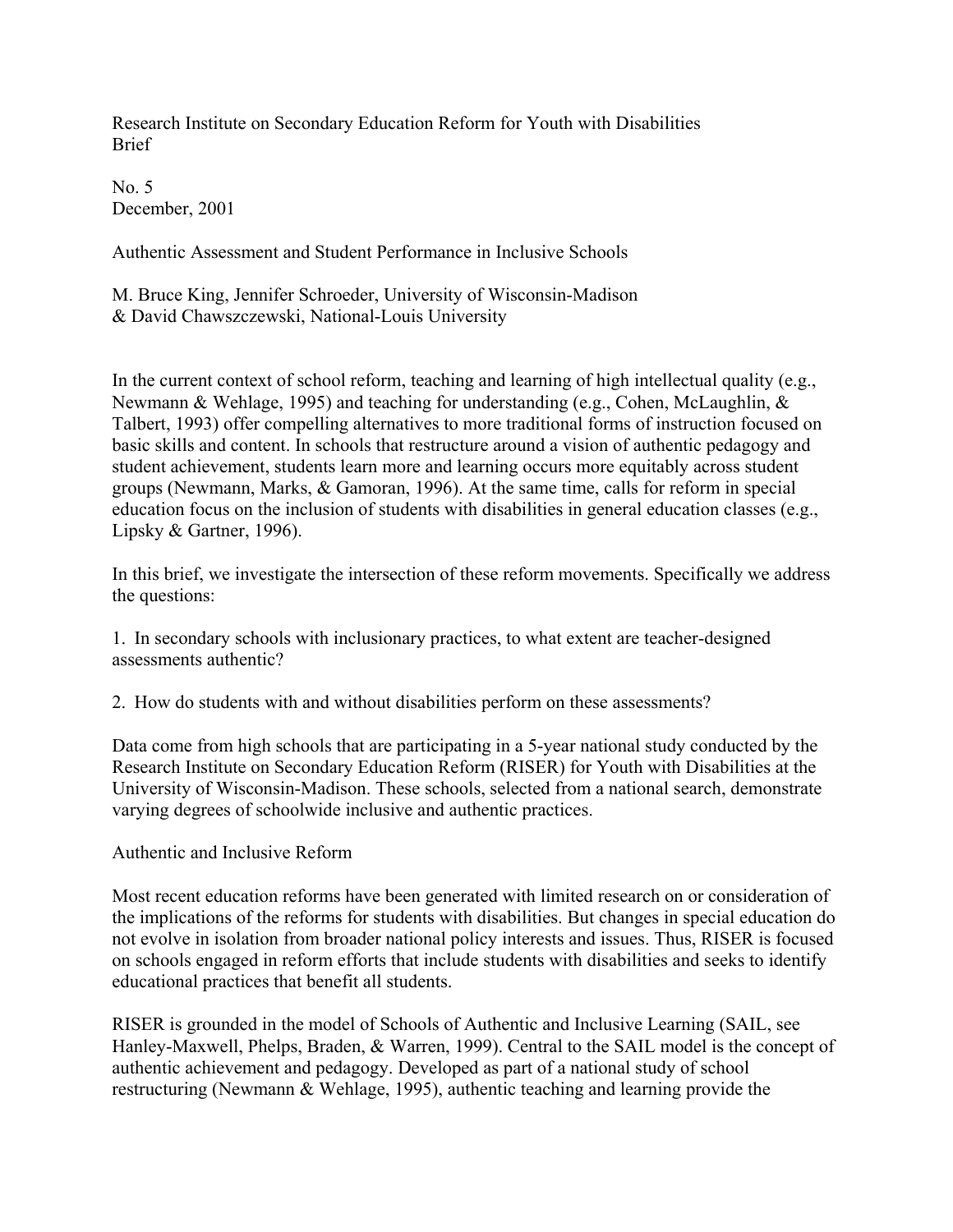framework for the study of classroom practices that include both students with and without disabilities. Authentic pedagogy is consistent with the recent emphasis on constructivist teaching which has been advocated as a productive alternative to traditional instructional approaches in special education. These traditional approaches have been criticized for operating from a deficit model in which learning expectations for students with disabilities are significantly lowered (Trent, Artiles, & Englert, 1998).

Authentic intellectual work is defined by three general characteristics (Newmann & Wehlage, 1995). The first characteristic is construction of knowledge. In the conventional curriculum, students largely identify the knowledge that others have produced (e.g., by recognizing the difference between verbs and nouns, labeling parts of a plant, or matching historical events to their dates). In authentic work, however, students go beyond memorizing and repeating facts, information, definitions, or formulas to produce new knowledge or meaning. This kind of work involves higher order thinking in which students analyze, interpret, or evaluate information in a novel way. The mere reproduction of knowledge does not constitute authentic academic achievement.

A second defining feature of authentic achievement is its reliance on a particular type of cognitive work called disciplined inquiry. Disciplined inquiry consists of (a) using a knowledge base, (b) striving for in-depth understanding of relevant knowledge and concepts, and (c) expressing conclusions through elaborated communication. By contrast, much of the traditional pedagogy in schools asks students to show only a superficial awareness of a vast number of topics, and requires brief responses from students (e.g., true-false, multiple-choice, or short answers).

A third characteristic of authentic achievement is that it has value beyond school—that is, it has meaning or value apart from documenting or certifying the learner's competence. In authentic work, students make connections between what they are learning and important personal or social issues. Achievements of this sort―whether a performance, exhibition, or written communication―actually influence others and thus have a value that is missing in such as quizzes and standardized tests that only assess an individual student's knowledge or skills.

These three characteristics are the basis for standards we are using to assess the intellectual quality of teaching and learning in participating schools―namely, construction of knowledge, disciplined inquiry through elaborated written communication; and value beyond school through connection to students' lives. (See sidebar for examples of standards for scoring teachers' assignments in writing and math (at the end of the paper). For all standards and scoring criteria used in this study, see RISER's web site, http://www.wcer.wisc.edu/riser/.) Teachers' lessons, assignments, and student work can score high on some of these characteristics but lower on others, and one would not expect all activities to score high on all three all of the time. Practice, memorization, and drill are necessary to build the knowledge and skills needed for more challenging tasks or to prepare for exams required for promotion or advancement. But teachers should provide as much opportunity as possible for all students, including those with disabilities, to engage in and become competent in challenging intellectual work.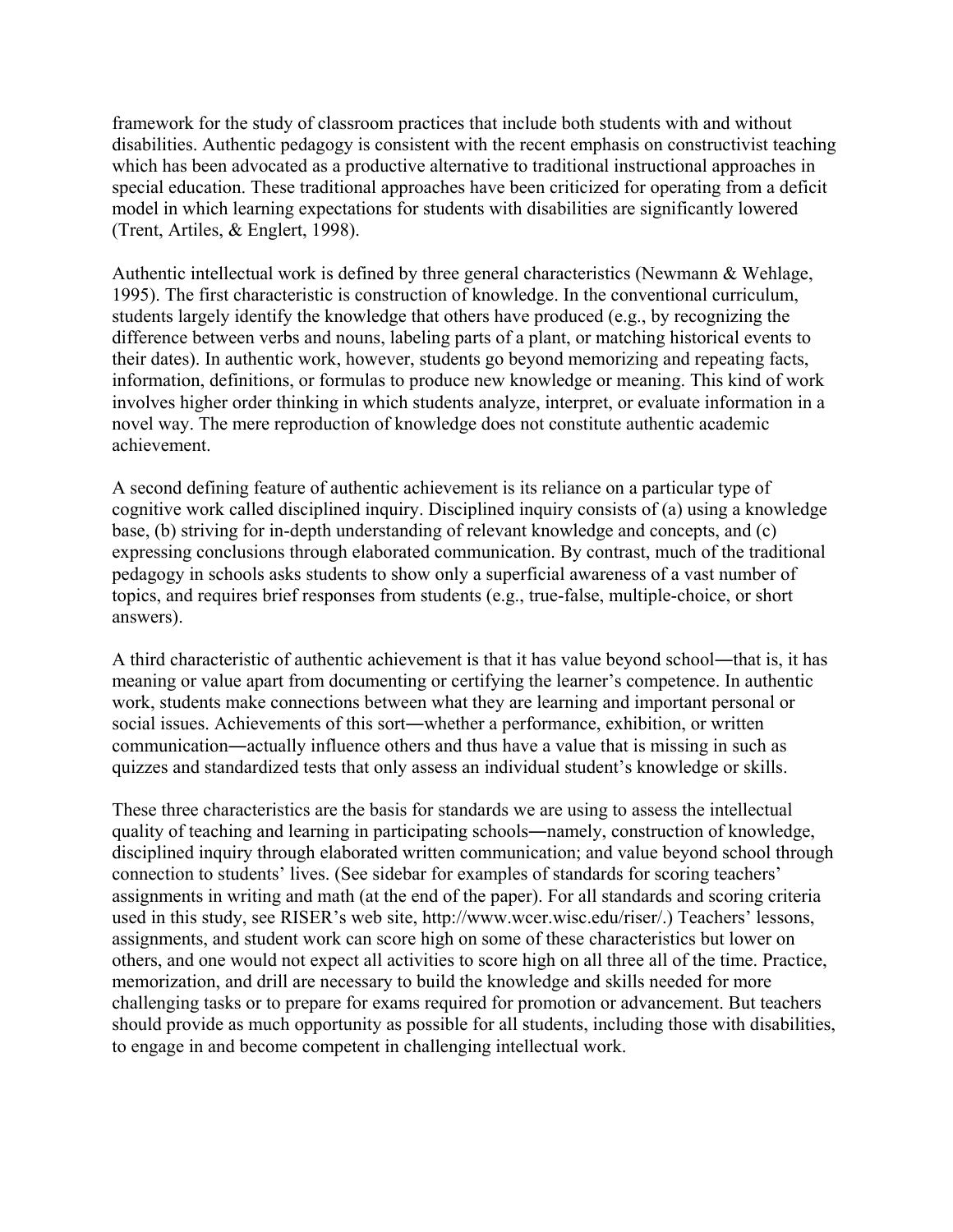Also central to the SAIL model is the inclusion of special education students in the mainstream of the general education curriculum. Critics point to potentially serious problems with inclusion (see Hanley-Maxwell et al., 1999, for a summary). For example, at the classroom level, there might be negative attitudes of teachers toward students with disabilities and an emphasis on large group instruction that takes little account of individual learning needs. At the institutional level there might be insufficient time for classroom teachers to collaborate with special educators and a general lack of professional development to prepare teachers to address the demands of inclusive classrooms.

These are important considerations. However, inclusion is prominent in the national reform agenda of special education. Proponents might argue that the above considerations are challenges to be addressed and that with appropriate accommodations for students' disabilities, both special and regular education students should benefit from inclusive environments. Across the U.S., students with a wide range of disabilities are being educated in inclusive settings, although inclusion at the secondary level is still rare (Thousand, Rosenberg, Bishop, & Villa, 1997). In this study of secondary schools that practice inclusion, we explore the degree of authenticity in teacher-designed assessments and the performance of regular and special education students on these assessments.

# Research Methodology and Analysis

In addressing the first of the six core research questions investigated by RISER (see end of paper for core research questions)―what are critical features of instruction, assessment, and support strategies that promote authentic understanding, achievement, and performance for all students?―we present findings from two sets of data collected during the 1999–2000 school year. The School Profiles chart (at the end of the paper) summarizes key information about each of the schools.

The first set (whole class) included assessment tasks and student work for those tasks from 8 teachers in each of two schools. These 16 teachers had special education students in their classes and emphasized intellectual quality in their teaching. They represented the main academic subject areas of language arts, science, math, and social studies―one teacher in each area from Grades 9–10, and one in each area from Grades 11–12 at each school. The teachers submitted one assessment task that they considered to be an important indicator of what students learned in one of their classes, along with the work the students in that class completed for that task. On average, we received about 15 pieces of student work per class. Approximately 37% of students whose work we received were students with disabilities. Ninety-one percent of these students had a learning disability, and 85% had mild to moderate disabilities.

The second data set (matched pairs) came from 35 teachers in three of the schools (Schroeder, 2000). The teachers represented the main academic subject areas of language arts, science, math, and social studies (8, 7, 10, and 10 teachers respectively) across Grades 9–12, and they all had special education students in their classes. These teachers also submitted one assessment task that they considered to be an important indicator of what students learned in one of their classes. However, this set of data differed from the first in that teachers submitted work completed by just two students in the classroom, one student with a disability and one student without a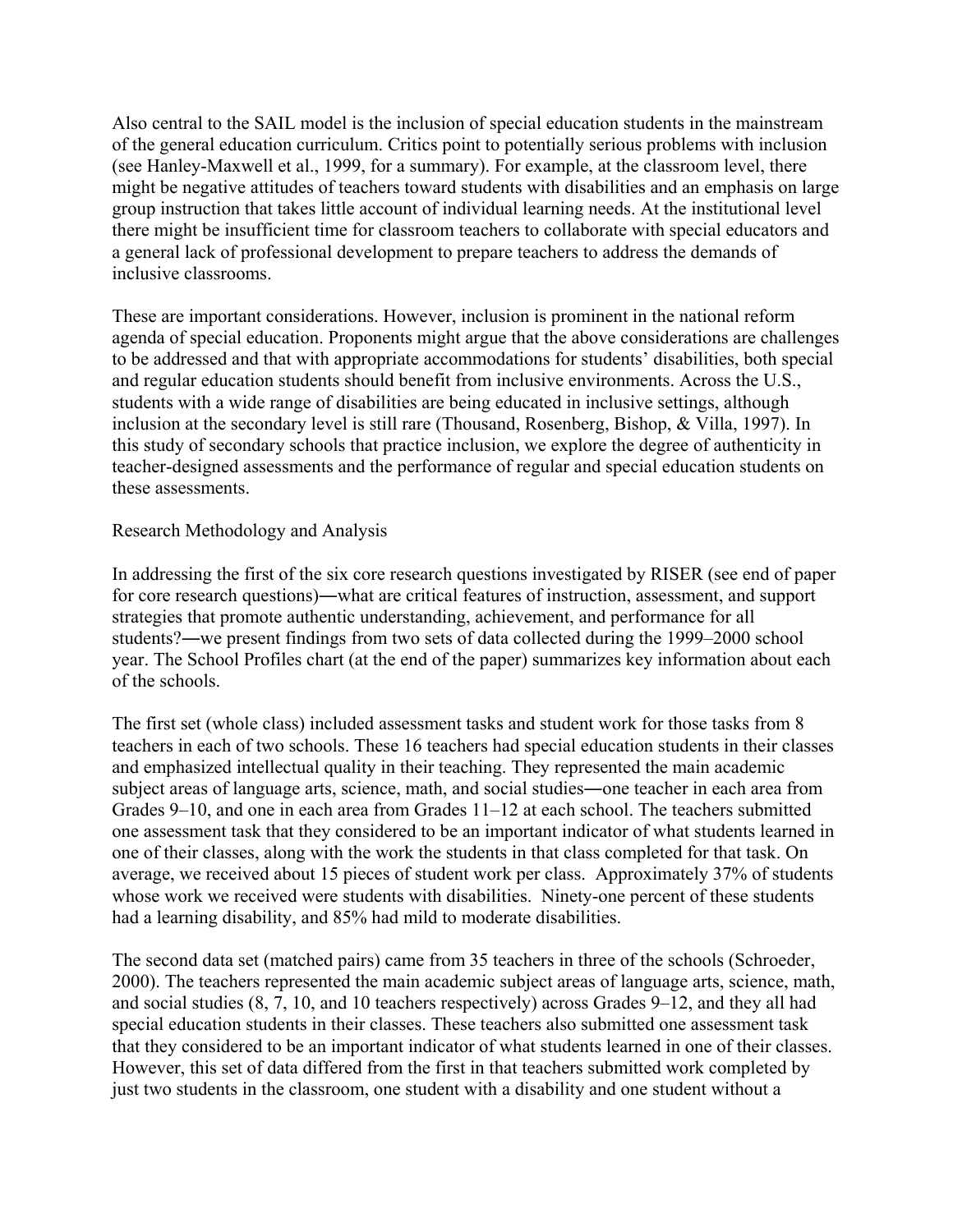disability allowing for comparisons between students with and without disabilities on each task. Teachers also submitted a checklist of accommodations they made, if any, for both regular and special education students. Of the 35 students with disabilities, 80% were learning disabled, and 86% had mild to moderate disabilities.

For both data sets, each task was rated on the extent to which the intellectual work it required met each of three standards corresponding to the general characteristics of authentic achievement—construction of knowledge, in-depth understanding through elaborated written communication, and connection to students' lives. For example, a writing task that scored high on construction of knowledge would meet the following criterion: "The task's dominant expectation is for students to interpret, analyze, synthesize, or evaluate information, rather than merely to reproduce information." To score high on elaborated written communication, a mathematics task would need to ask explicitly for generalization and support in students' responses; that is, the task would require students to show through writing their solution paths and to explain the solution path with evidence such as models or examples. To score high on the third standard—connection to students' lives—a science task would have actually encountered or would be likely to encounter in their daily lives; it would ask students to make connections between the topic and real-world situations.

Student work was also evaluated on three standards consistent with the characteristics of authentic intellectual work,<sup>1</sup> but these standards varied somewhat by subject areas. {Footnote 1: Student work was not rated on the third general characteristic of authentic achievement, value beyond school, due to logistical limitations of the study.} The standards for student work in math, science, and social studies were analysis, disciplinary concepts, and elaborated written communication. The standards for student work in writing were construction of knowledge, forms and conventions, and elaborated written communication.

Ratings for teacher tasks and for student work were achieved through similar processes. For the teacher tasks from the first data set ( $n = 16$ ), six raters were collectively trained in using each standard's rubric. Two raters scrutinized each task description and independently assigned a score. Scores were then compared and any discrepancies negotiated either by discussing application of the rubric or by obtaining a third-party rating. In this manner, all of the tasks were assigned ratings through a consistent process that yielded numerical values. The level of exact agreement between raters for task authenticity was 77.8%, and agreement within one point was 97.2%. For the teacher tasks from the second data set ( $n = 35$ ), two raters were collectively trained in using each standard's rubric and then independently assigned scores to each task. Percent agreement analyses were run on 20% of these tasks. The overall level of exact agreement between raters for task authenticity was 90.0%, and agree within one point was 100%.

In scoring the student work in the first data set  $(n = 244)$ , 22 teachers from the schools participating in the study served as raters. After collective training and practice sessions, each standard's rubric was applied to the complete body of student work. Students' work was assigned to teacher-raters from schools other than the students' own, with each artifact being scored twice. Once paired scores were compared, a third party adjudicated any discrepancies. As with the teacher tasks, the process yielded a set of numerical scores for each piece of student work. The overall level of exact agreement between raters for work authenticity was 47.1%, with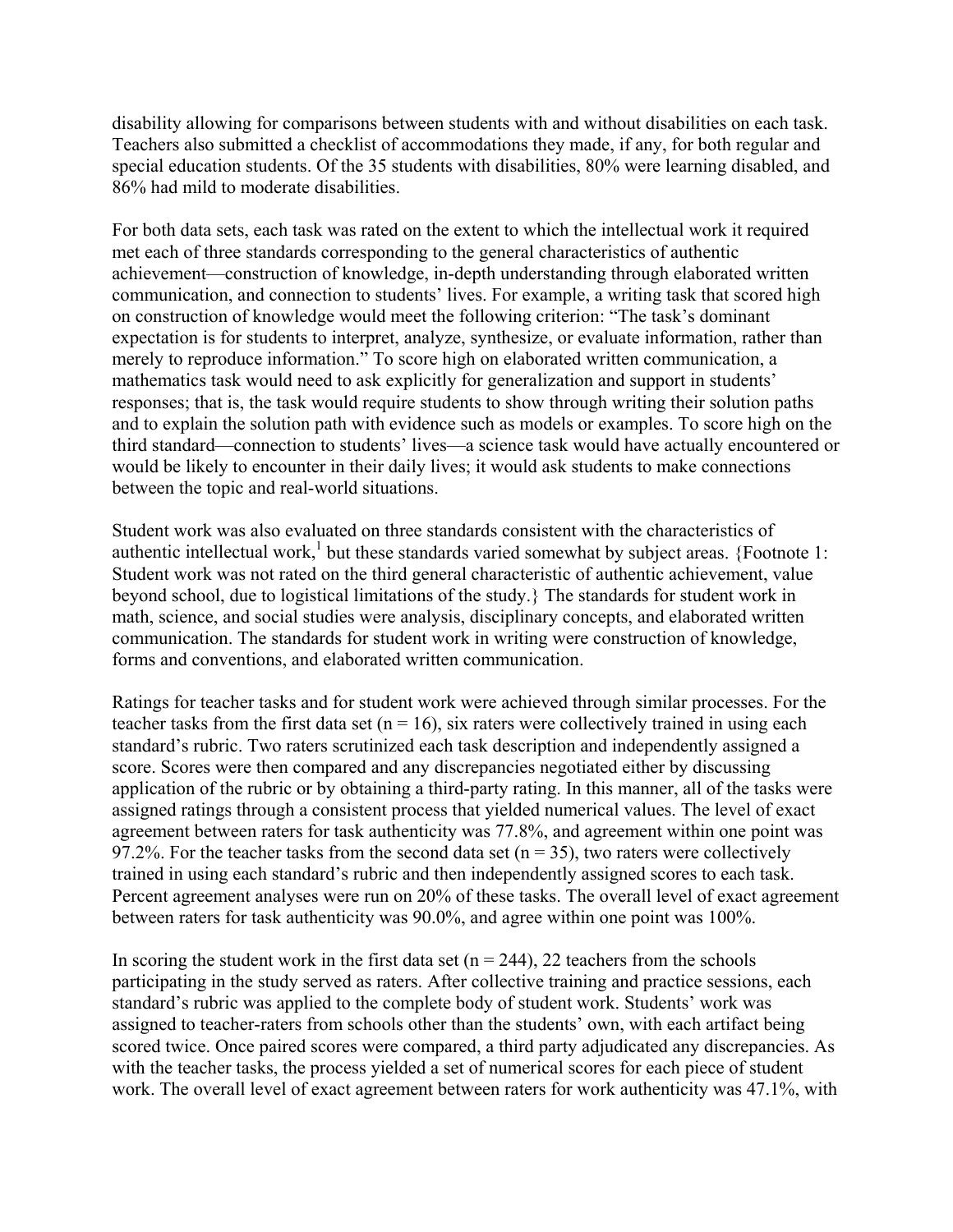agreement within one point 88.4%. For the student work from the second data set ( $n = 70$ ), two raters were trained in using each standard's rubric and then assigned scores to the work. Twenty percent of the work samples in this set were scored twice. The overall level of exact agreement between raters for work authenticity was 75%, and agreement within one point was 100%.

For both sets of data, scores assigned to the tasks and student work for each of the three standards of authenticity were added to yield two overall scores, one for authenticity of the task and one for authenticity of work produced by students. The scores for each of the standards and the two overall scores were then compared and statistical analyses run to determine if any differences existed between standards, between academic subjects, or between students with and without disabilities. Correlational analyses were also run on the overall scores to determine if any relationships existed between task authenticity and authenticity of work produced by students with and without disabilities. We report these results below.

# Findings (Data Set 1, Whole class)

Overall degree of authenticity of tasks. Across the 16 classes, the mean rating for task authenticity on all submitted tasks was  $6.53$  (SD = 1.33).<sup>2</sup> {Footnote 2: The standard deviation (SD) is a measure of how much scores deviate from the mean.} Task authenticity scores can range from a low of 3 to a high of 10, which means that the mean score across all tasks fell in the middle of the range of possible scores. Despite this fact, the actual range for the scores on the assessment tasks included in this sample was from 3 to 8. Therefore, no task received the highest score possible for task authenticity, whereas one received the lowest score.

Across the 16 teachers in the four subject areas, the first two standards (construction of knowledge and elaborated written communication) received roughly equal emphasis on the tasks. The mean score for construction of knowledge was 2.24 (out of 3;  $SD = 0.75$ ), and for elaborated written communication 3.18 (out of 4;  $SD = 0.81$ ). Tasks in social studies, science, and writing scored consistently higher on construction of knowledge and elaborated written communication than did math tasks. Standard 3, connection to students' lives, averaged  $1.12$  (out of  $3$ ; SD = 0.49), with all the tasks but one scoring a 1. This result exemplifies the persisting difficulty of developing assignments that ask students to address real-world problems and to explore the connections between topics or concepts and these problems.

Previous research has shown that student performance in math, social studies, and writing is higher in classes with higher levels of authentic pedagogy (Avery, 1999; Newmann  $\&$ Associates, 1996; Newmann, Lopez, & Bryk, 1998; Newmann et al., 1996). We now explore whether this relationship holds in our study, both for regular and special education students.

Overall degree of authenticity of student work. For the 16 tasks submitted, the mean overall rating for the authenticity of work produced by students was  $7.21$  (SD = 2.41). Overall student work authenticity scores can range from a low of 3 to a high of 12, which means that the mean score across all student work falls close to the middle of the range of possible scores. The range of scores for the student work included in this sample was from 4 to 12. Therefore, some student work did receive the highest score possible for work authenticity, but none received the lowest score.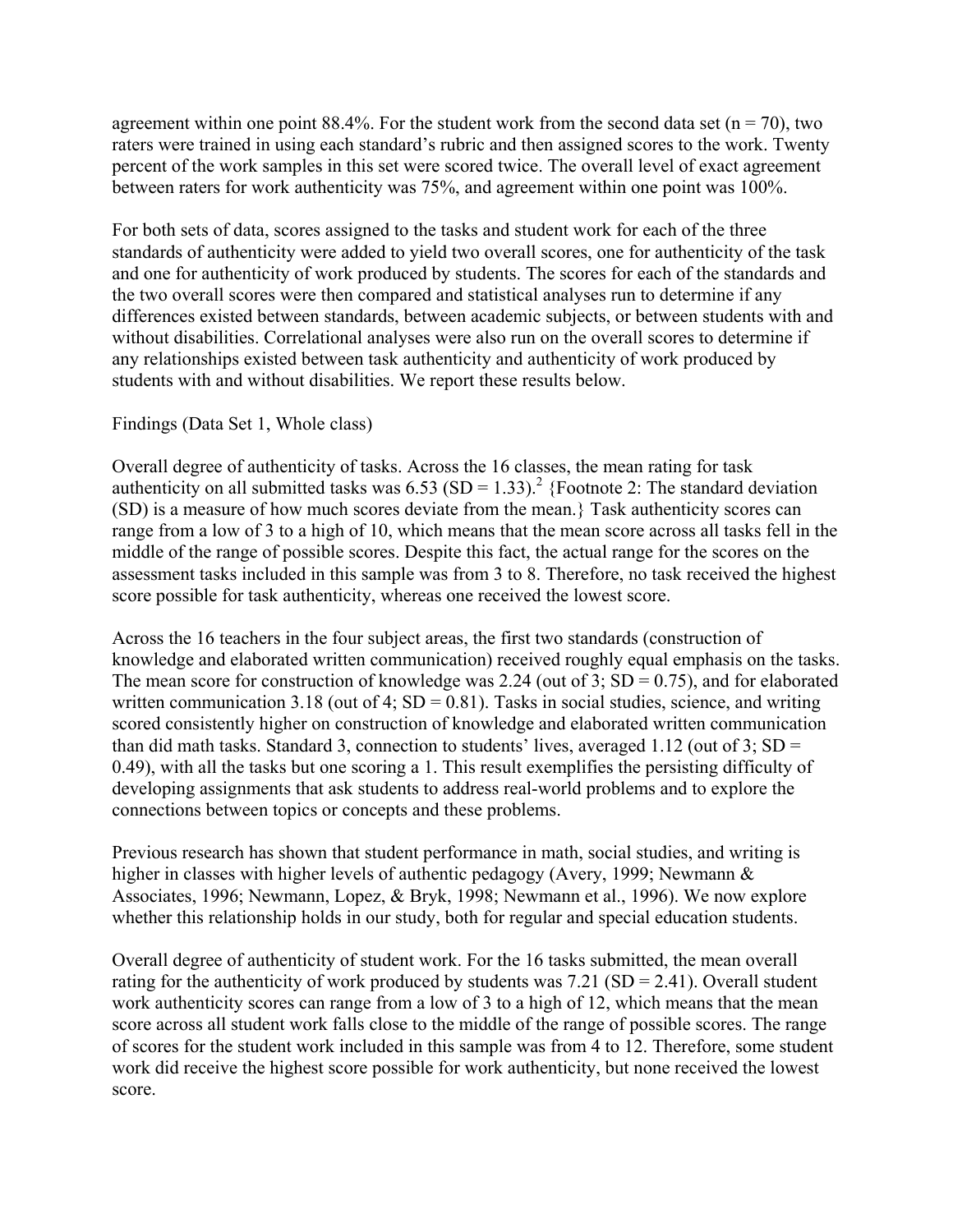The authenticity ratings given to student work were further compared by student disability status. The scores given to work produced by students without disabilities were compared to the scores given to work produced by students with disabilities to determine if there were any significant differences between the work produced by the two groups. Overall, the mean rating of work authenticity for students without disabilities was  $7.42$  (SD = 2.47) and for students with disabilities was 6.54 (SD = 2.05). This difference was significant ( $p < .05$ ), indicating that students with disabilities produced work lower in authenticity than that produced by their nondisabled peers.

Relationship between tasks and student achievement. Lastly, we summarize findings on (a) the relationship between task authenticity and student achievement on the tasks and (b) achievement results for students with and without disabilities. The first important finding is that, consistent with previous research, there was a significant relationship  $(r = .62)^3$  between the authenticity of task demands and the authenticity of the work that students produced. {Footnote 3: Correlation coefficients range in value from –1 to 1 and are a measure of the relationship between two variables. Values of .6 or above are considered to indicate a strong relationship between variables.} That is, task demands that were rated lower in authenticity were associated with student work that was rated lower in authenticity. Conversely, task demands that were higher in authenticity were associated with student work that was also higher in authenticity. This relationship was the same for tasks and work produced by students with and without disabilities.

Categorizing tasks as below average in task authenticity ( $\leq 6.5$ ) or above average in task authenticity ( $> 6.5$ ) provides a further illustration of this relationship. The average authenticity score for student work when task demands were below average in authenticity was  $6.24$  (SD = 2.27). When task authenticity demands were above average, however, the average authenticity score for student work was  $8.43$  (SD = 2.01), a difference of more than two points.

When task demands and student work were analyzed by student disability status similar results were found. On tasks that were below average in authenticity, students without disabilities produced work that received an average score of  $6.42$  (SD = 2.39). Students with disabilities produced work that received an average score of  $5.63$  (SD = 1.66) when given the same task demands. This score is slightly lower than that produced by their nondisabled peers, but the difference is not statistically significant.

When students were given task demands that were above average in authenticity, students without disabilities produced work that received an average score of  $8.62$  (SD =  $2.00$ ). Students with disabilities produced work that received an average score of  $7.72$  (SD = 1.92) when given the same task demands—again, a slightly lower score than that of their nondisabled peers.

Although students with disabilities did not score, on average, as well as students without disabilities, we note two important trends. First, students with disabilities who were given higher scoring (i.e., above average) tasks performed considerably better (7.72) than students with disabilities who were given below-average tasks (5.63). That is, special education students in these classes who received tasks with higher intellectual challenge outperformed those who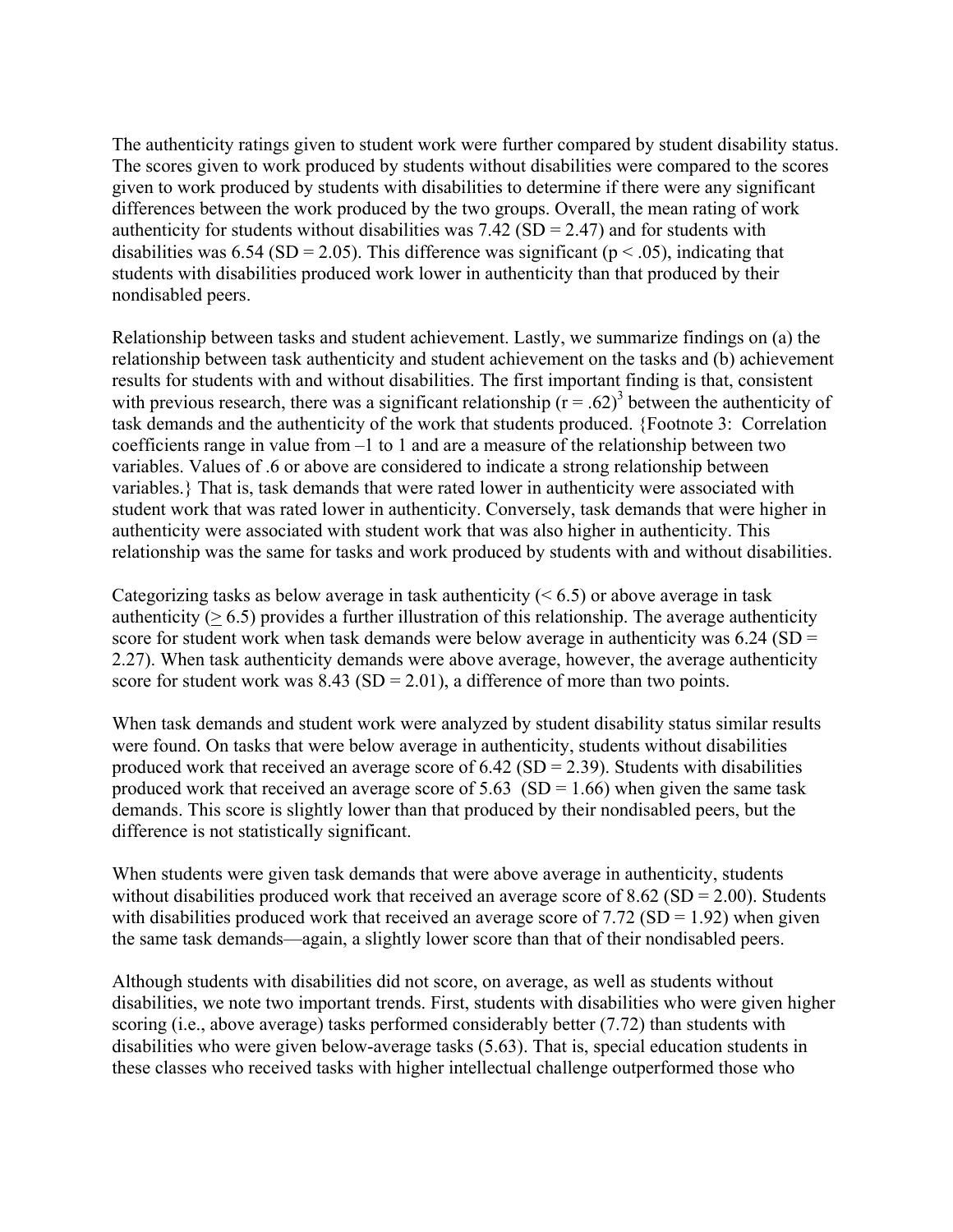received tasks with less challenge. However, this difference was not statistically significant  $(p=.057)$ .

Second, students with disabilities who were given higher scoring (i.e., above-average) tasks performed better (7.72) than students without disabilities who were given below average tasks (6.42). This difference was statistically significant ( $p < .05$ ). Special education students in these classes who received tasks with higher intellectual challenge outperformed their nondisabled peers who received tasks with less challenge. We consider some implications of these findings in the last section.

# Findings (Data Set 2, Matched pairs)

The matching of pairs of students in the second set of data allows for much of the same information to be gathered about tasks and student work. However, differences in the information gathered during data collection also allow for comparisons within pairs of students. This additional information is reported below.

Overall degree of authenticity of tasks. Across the 35 teachers in the second data set, the mean rating for task authenticity on all tasks was 7.30 (SD =2.09). This average fell just above the middle of the range of possible scores (slightly higher than that from the first data set, which had a mean of 6.53). The actual range for the scores on the assessment tasks included in this data set was from 3 to 10. Therefore, some tasks in this data set, unlike those in the first data set, did receive the highest score possible for task authenticity.

These data yield an additional comparison. Ratings of task authenticity were compared for the tasks given to students with and without disabilities to determine whether the accommodations given to students changed the intellectual demands of the tasks. For example, an accommodation, that involved eliminating certain parts of the task could lower task authenticity if the parts eliminated were those requiring students to analyze information (construction of knowledge), elaborate on their explanations through extended writing (elaborated written communication), or connect the topic to their lives (connection to students' lives). Accommodations could conceivably increase the authenticity of a task, although none did in this set of data.

Although the task was generally the same for each pair of students in the second data set, some differences were found in task authenticity. Because of accommodations, students without disabilities received tasks with an overall mean rating of  $7.43$  (SD =  $2.12$ ), whereas students with disabilities received tasks with an overall mean rating of  $7.17$  (SD = 2.06). This difference, though small, is statistically significant ( $p < .05$ ). Whether this difference matters in the classroom is unclear. However, the evidence that indicates that task authenticity and the authenticity of student work are related suggests that changes in task demands due to accommodations may be important in determining what students produce. We note, however, that for the vast majority of tasks, accommodations made no difference in the degree of intellectual demands. Of the tasks given to students with disabilities 85.7% received the same authenticity ratings, 14.3% received lower ratings, and 0% received higher ratings when compared to the tasks given to students without disabilities.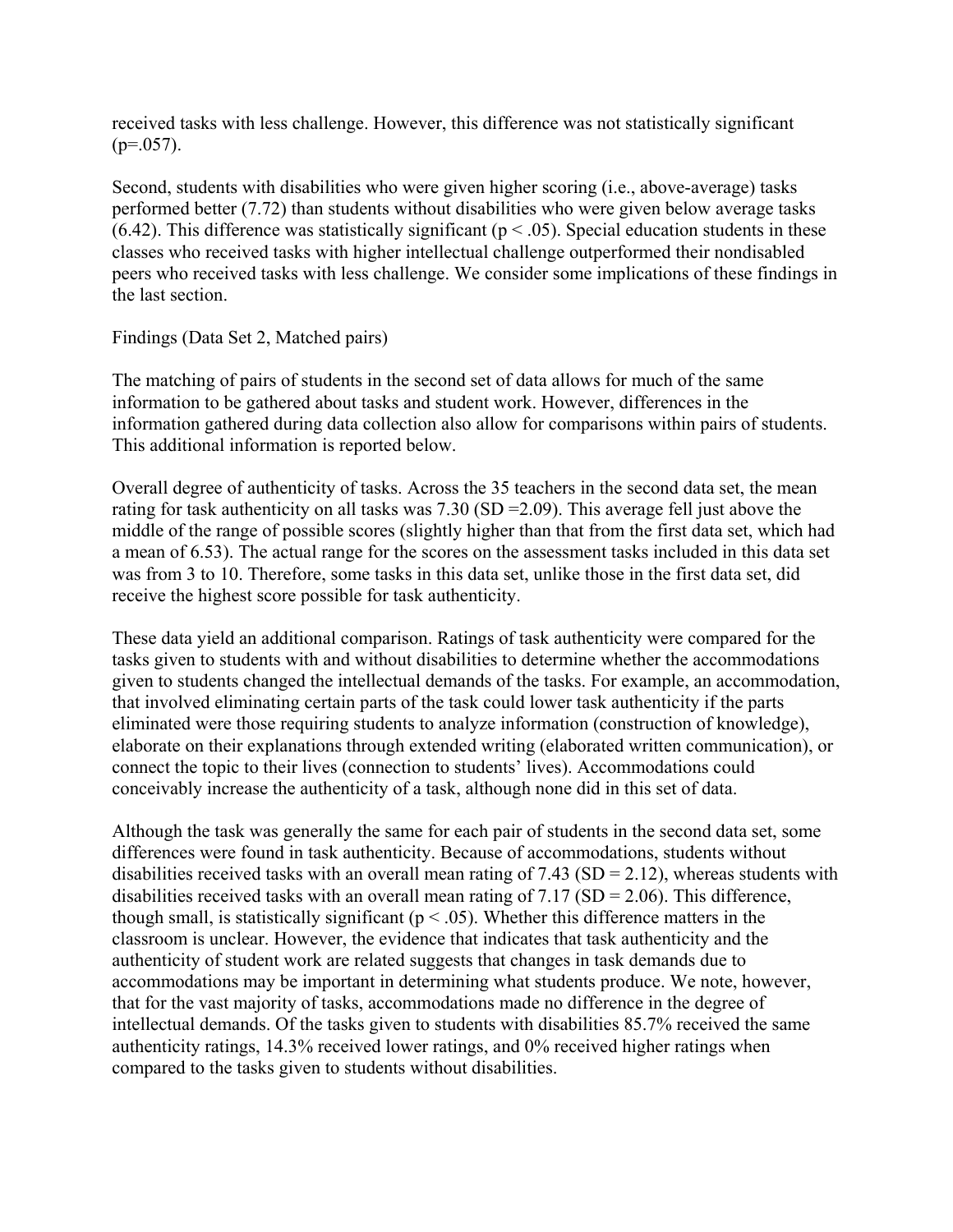Overall degree of authenticity of student work. For the 35 tasks submitted, the mean overall rating for the authenticity of work produced by students was  $7.47$  (SD = 2.64). The mean score across all student work fell in the middle of the range of possible scores. The range of scores for the student work included in this sample was from 3 to 12.

The authenticity ratings given to student work in the second data set, as in the first, were compared by student disability status. The mean rating of work authenticity for students without disabilities was  $8.03$  (SD = 2.64), and for students with disabilities it was  $6.91$  (SD = 2.65). This difference was significant ( $p < .01$ ), indicating that students with disabilities produced work that was rated lower in authenticity than that produced by their nondisabled peers. However, despite this overall difference, it is interesting to note that whereas 37% of the students with disabilities produced work that was lower in authenticity than that produced by their matched nondisabled peer, 62% produced work that was the same, or higher, in authenticity than that produced by their matched peer. Additionally, of the 37% (13 students) who produced work lower in authenticity than their peer, 4 had received tasks that were lower in authenticity as well.

Relationship between tasks and student achievement. Consistent with previous research and the data provided by the first data set, there was a significant relationship  $(r = .68)^4$  between the authenticity of task demands and the authenticity of the work that students produced. {Footnote 4: See #2 above.} That is, task demands that were rated lower in authenticity were associated with student work that was rated lower in authenticity. Conversely, task demands that were higher in authenticity were associated with student work that was also higher in authenticity.

## Accommodations

The classrooms that we investigated included both students with and students without disabilities. Although current legislation (e.g., the Individuals with Disabilities Education Act Amendments of 1997) calls for the inclusion of students with disabilities in the least restrictive environment, which is often considered to be the general education classroom, simply putting students with disabilities into the general education classroom is not enough to guarantee their access to the general education curriculum. To benefit from the general education setting, and to be able to complete the same tasks as their peers, students with disabilities often require accommodations (McGee, Mutch, & Leyland, 1993). Thus, we collected information in the second data set from teachers about the changes, or accommodations, that they made for their students (both with and without disabilities).

Twenty-five students without disabilities (71%) received accommodations for the given assessment tasks. These students received an average of 6 accommodations. In contrast, all 35 students with disabilities (100%) received accommodations. These students received an average of 18 accommodations. Accommodations ranged from giving encouraging to complete the task to changing the requirements of the task. The 10 most common accommodations given to students with and without disabilities are: verbally encouraging effort; giving feedback during task; paraphrasing directions; reading directions; encouraging student to remain on task; discussing similarity to previous tasks; clarifying by asking student questions; teaching task completion skills; providing individual task administration; rereading directions as needed; and giving extra time.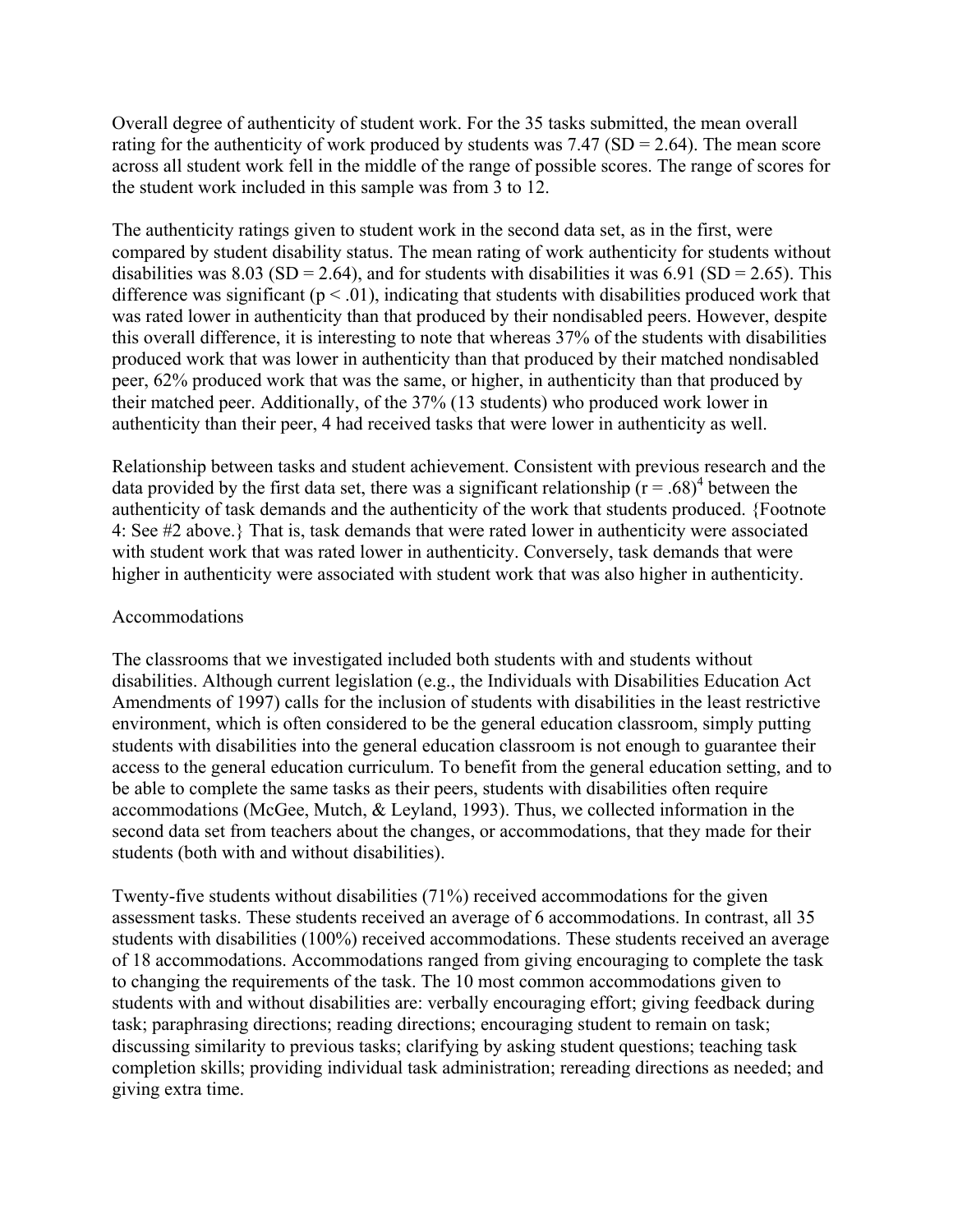As mentioned previously, accommodations may change the authenticity of the tasks students are asked to complete. For the tasks collected in the second data set, accommodations did change task authenticity, effectively lowering the authenticity ratings of 14%. However, even given this effect on task authenticity, it is important to note that accommodations are intended to allow students with disabilities to successfully complete tasks that they would otherwise not be able to access. Therefore, it would be a mistake to conclude that because of their potential to lower authenticity, accommodations are detrimental. Rather, accommodations, if used appropriately, should be viewed as helpful students' to access complex, authentic tasks. {Footnote 5: Braden, Schroeder, & Buckley (2000) present a framework for implementing assessment accommodations. Significantly, they assert, "Assessments should retain authenticity, even if they are modified to a simpler skill level" (p. 8).}

## **Conclusions**

Teachers who use more authentic assessments elicit more authentic work from students with and without disabilities. As these data demonstrate, teachers who design and give assessment tasks that call for various forms of higher order thinking, requiring analysis or interpretation, in-depth understanding, and direct connections to the field under study, and enable students to respond in a more sophisticated manner. Students are encouraged to demonstrate their understanding through the construction of knowledge rather than the mere reproduction of facts. Assessments that call for students to respond constructively create opportunities for them to achieve in a manner not captured through a variety of traditional and typical assessment procedures.

These findings suggest that students with disabilities can respond well to more authentic tasks. Although students with disabilities did not score as well on more authentic tasks as their nondisabled peers, the gains for them suggest that such tasks enabled improved demonstrations of learning and a simultaneous improvement in achievement when compared to less authentic tasks. With more challenging tasks, students with disabilities performed better than students with and without disabilities who received less challenging tasks. Student achievement generally seems to benefit from the use of more authentic forms of assessment, and achievement of students with disabilities, who are typically unaccounted for at the secondary level, is no exception.

Although accommodations were used extensively in Data Set 2, they altered the authenticity of only 14% of the 35 tasks. This result demonstrates that teachers are able to adapt assessments for special education students while maintaining the level of intellectual challenge. Significantly, teachers can sustain high expectations of students in inclusive classrooms. At the same time, the results suggests that challenging tasks can be given to mixed groups of students, including students with disabilities, with relatively minor accommodations.

That said, some explanations are needed for the continuing differences between the scores of disabled and nondisabled students, regardless of the level of a task's authenticity. For one, the assessments included here demand a certain level of literacy, in both reading and writing, which may make tasks more difficult for certain students because of their disability. A broad definition of elaborated communication would allow students to show in-depth understanding through a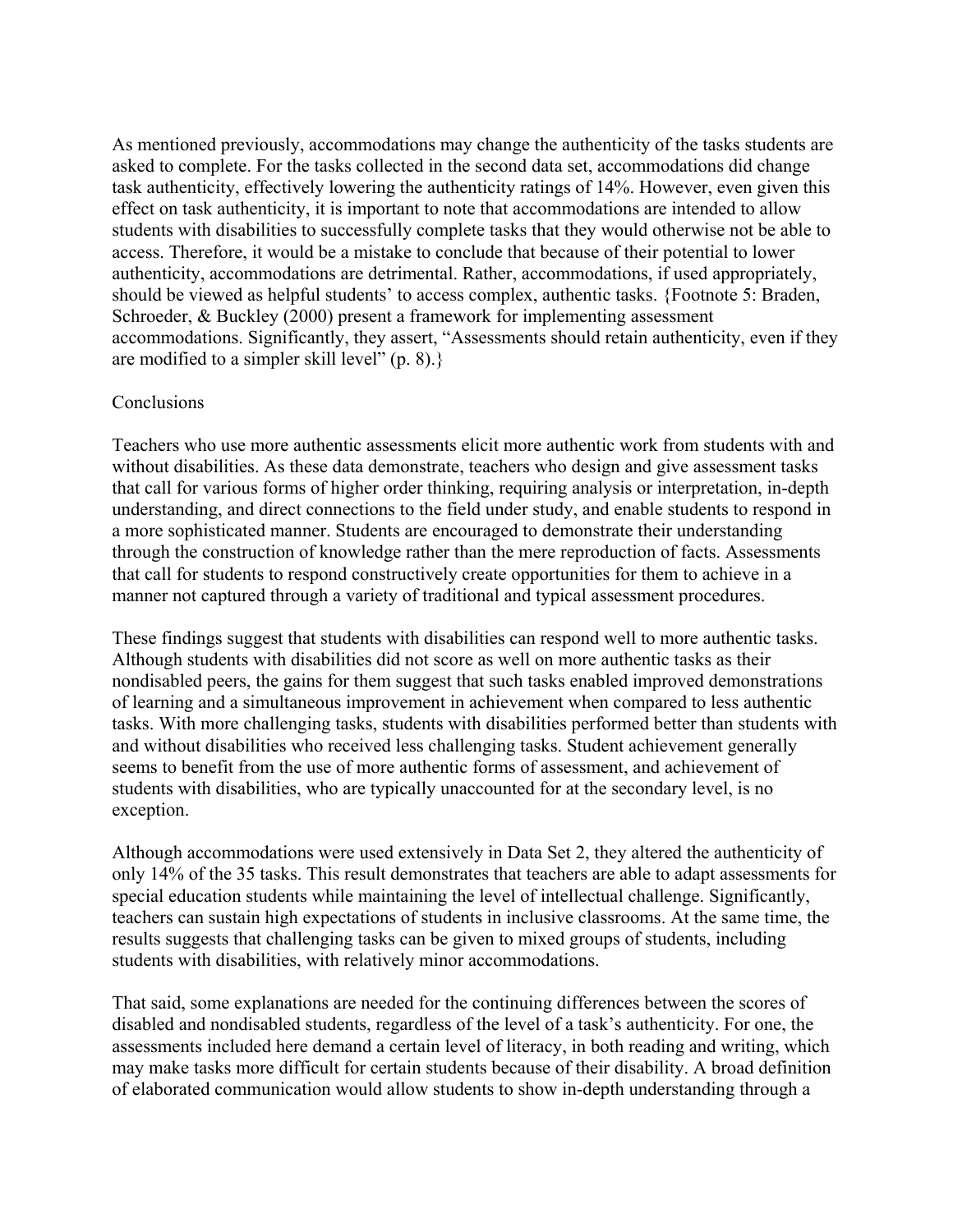variety of media, not simply through writing as was required for this study. Alternative student products such as demonstrations or exhibitions may provide a solution for this particular problem but are still atypical in schools. A second explanation arises from the pedagogical context in which the assessments are administered. Although not considered in this study, the curriculum and instruction employed before a given assessment may have an impact on disabled students' ability to respond, given the nature of their disabilities and classroom accommodations. Put simply, the instruction provided to students will affect their ability to access and successfully complete an assessment task.

There is more work to be done with regard to these issues. We are collecting additional assessment data (teacher tasks and student work) from all four high schools participating in the study. We are also visiting the schools to conduct observations of teachers' lessons in the four main subject areas. These lessons are rated according to criteria for authentic instruction. These data will provide further insight into the promise of authentic and inclusive reforms for students with disabilities

References

Avery, P. (1999). Authentic instruction and assessment. Social Education, 63(6), 368-373.

Braden, J.P., Schroeder, J.L., & Buckley, J.A. (2000). Secondary school reform, inlcusion, and authentic assessment (Brief #3). Madison, WI: Research Institute on Secondary Education Reform for Youth with Disabilities.

Cohen, D. K., McLaughlin, M. W., & Talbert, J. E. (Eds.). (1993). Teaching for understanding: Challenges for policy and practice. San Francisco: Jossey-Bass.

Hanley-Maxwell, C., Phelps, L. A., Braden, J., & Warren, V. W. (1999). Schools of authentic and inclusive learning (Brief #1). Madison, WI: Research Institute on Secondary Education Reform for Youth with Disabilities.

Lipsky, D. K., & Gartner, A. (1996). Inclusive education and school restructuring. In W. Stainback & S. Stainback, Controversial issues confronting special education (pp. 3-15). Boston: Allyn and Bacon.

McGee, A. M., Mutch, L. M., & Leyland, A. (1993). Assessing children who cannot be "tested." Educational Psychology, 13(1), 43-48.

Newmann, F. M., & Associates (1996). Authentic achievement: Restructuring schools for intellectual quality. San Francisco, CA: Jossey-Bass.

Newmann, F. M., Lopez, G., & Bryk, A. S. (1998). The quality of intellectual work in Chicago schools. Chicago: Consortium on Chicago School Research.

Newmann, F. M., Marks, H. M., & Gamoran, A. (1996). Authentic pedagogy and student performance. American Journal of Education, 104, 280-312.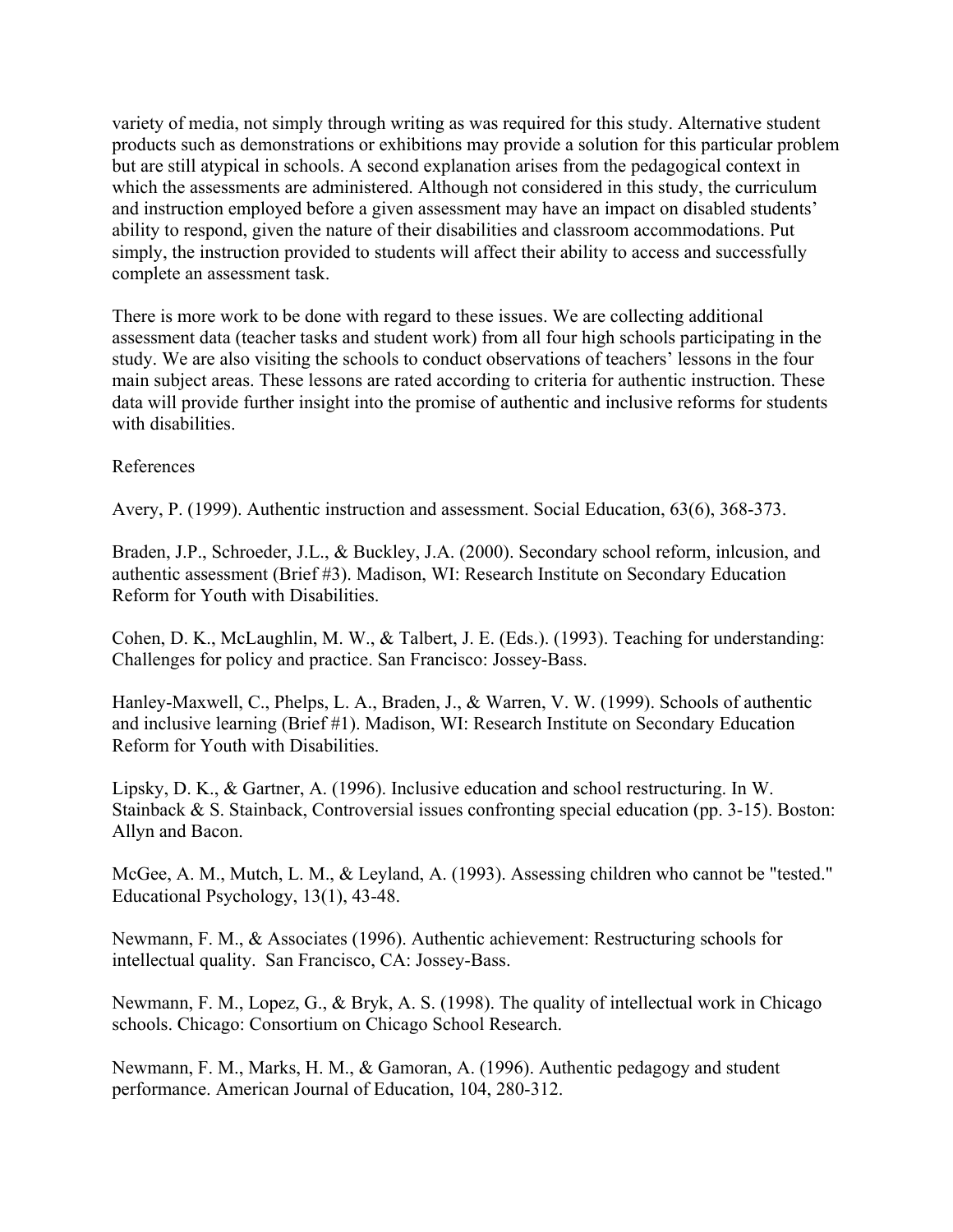Newmann, F. M., & Wehlage, G. G. (1995). Successful school restructuring: A report to the public and educators*.* Madison, WI: University of Wisconsin, Wisconsin Center for Education Research.

Schroeder, J. L. (2000). Authentic learning and accommodations for students with disabilities and without disabilities in restructuring secondary schools. Master's thesis, University of Wisconsin—Madison.

Thousand, J., Rosenberg, R. L., Bishop, K. D., & Villa, R. A. (1997). The evolution of secondary inclusion. Remedial and Special Education 18 (September/October), 270-84.

Trent, S. C., Artiles, A. J., & Englert, C. S. (1998). From deficit thinking to social constructivism: A review of theory, research, and practice in special education. Review of Research in Education, 23, 277-307.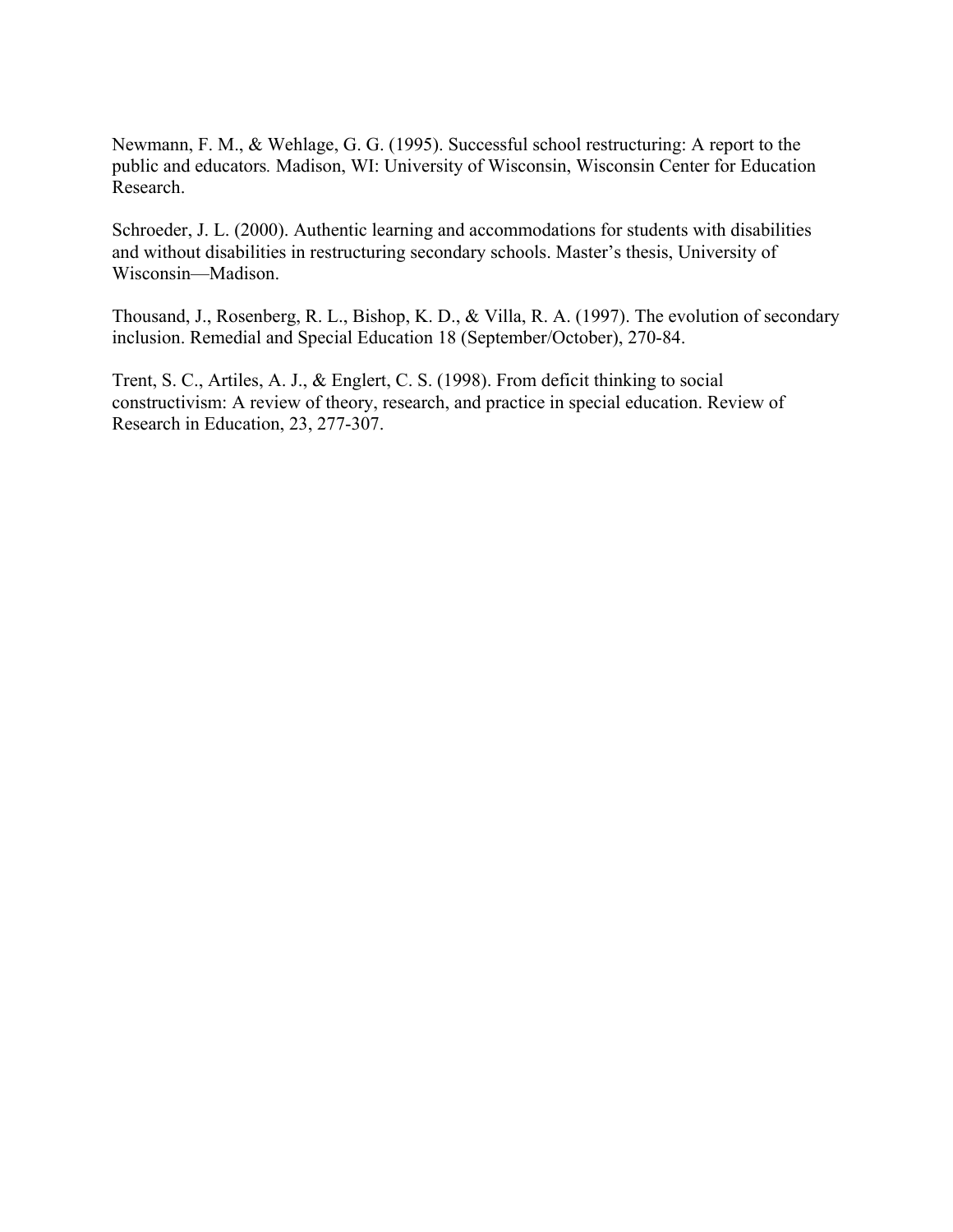Standards for Teachers' Assignments in Writing

Standard 1: Construction of Knowledge

The assignment asks students to interpret, analyze, synthesize, or evaluate information in writing about a topic, rather than merely to reproduce information.

Standard 2: Disciplined Inquiry Through Elaborated Written Communication The assignment asks students to draw conclusions or make generalizations or arguments and support them through extended writing**.** 

Standard 3: Value Beyond School Through Connection to Students' Lives The assignment asks students to connect the topic to experiences, feelings, or situations significant in their lives.

Standards for Teachers' Assignments in Math

Standard 1: Construction of Knowledge The assignment asks students to organize and interpret information in addressing a mathematical concept, problem, or issue.

Standard 2: Disciplined Inquiry Through Elaborated Written Communication The assignment asks students to elaborate on their understanding, explanations, or conclusions through extended writing—for example, by explaining a solution path through prose, tables, equations, or diagrams.

Standard 3: Value Beyond School Through Connection to Students' Lives The assignment asks students to address a concept, problem, or issue that is similar to one they have encountered or are likely to encounter in daily life outside of school.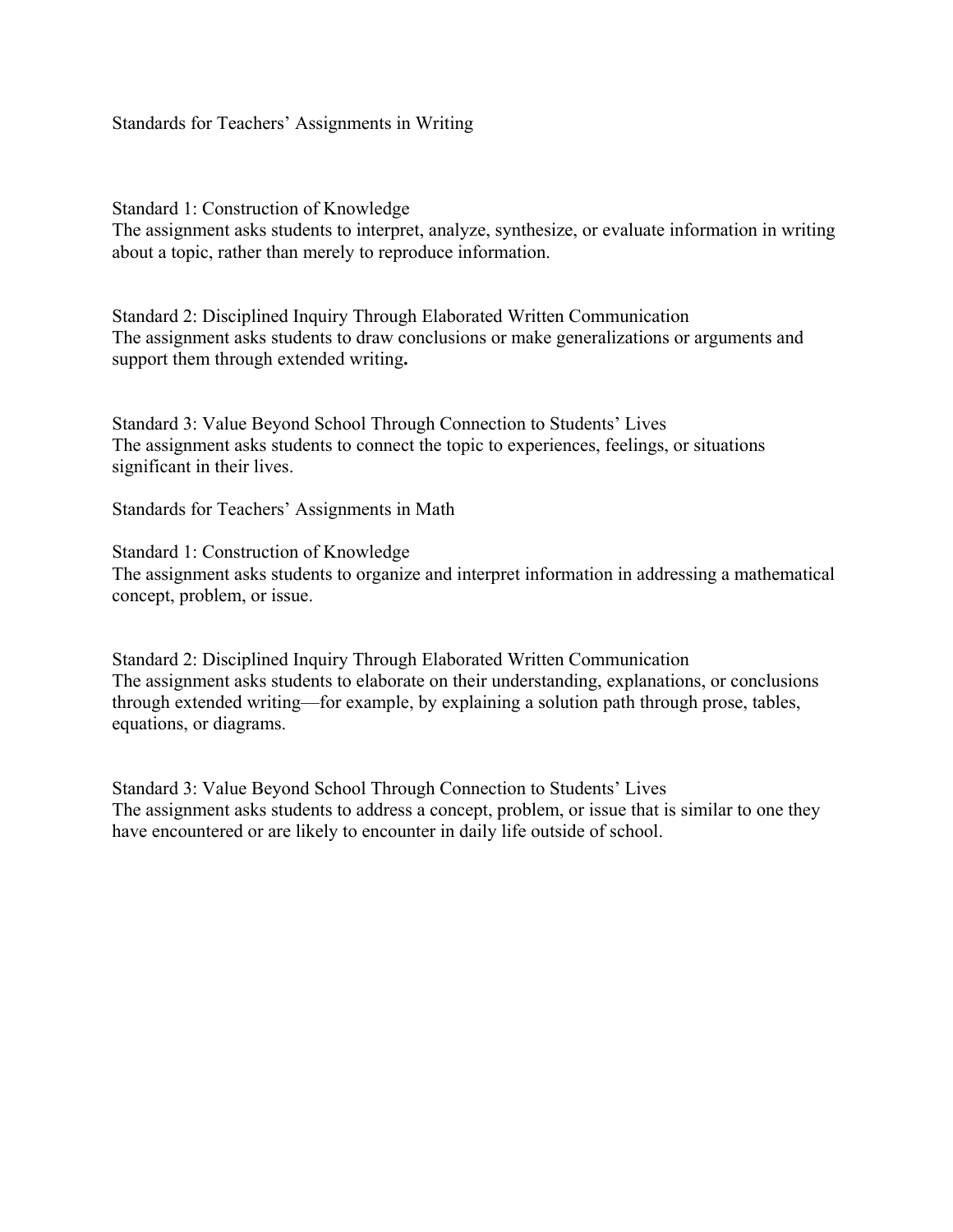School Profiles\*

School 1 (data sets 1 & 2) Urban, school of choice for approximately 520 students in grades 7-12. 52% Latino/a, 45% African American, 2% White, 1% Asian; 37% free/reduced lunch. 22% of students special education, mostly with mild to moderate learning disability. 100% fully included with resource room support. Three divisions, interdisciplinary curriculum, service learning. Graduation by course completion, portfolio, and exhibition. Member of a national secondary school reform organization.

School 2 (data set 2)

Rural school of approximately 480 students in grades 9-12.

99+% White; 24% free/reduced lunch.

16% of students special education, mostly with mold to moderate learning disability.

100% fully included with special education support in general education classes or in resource room.

Personalized Learning Plans for all students, options for community-based learning. Professional Development School.

School 3 (data sets  $1 \& 2$ )

Suburban/rural school of approximately 880 students in grades 9-12.

98% White, 1% Asian, 1% Latino/a; 2% free/reduced lunch.

17% of students special education, mostly with mild to moderate learning disability.

96% fully included with special education support in general education classes.

Two divisions, limited interdisciplinary curriculum, service learning.

Graduation by course completion, portfolio, and exhibition.

Member of a national secondary school reform organization.

\*Demographic data provided by the school for the first year of data collection, 1999-2000.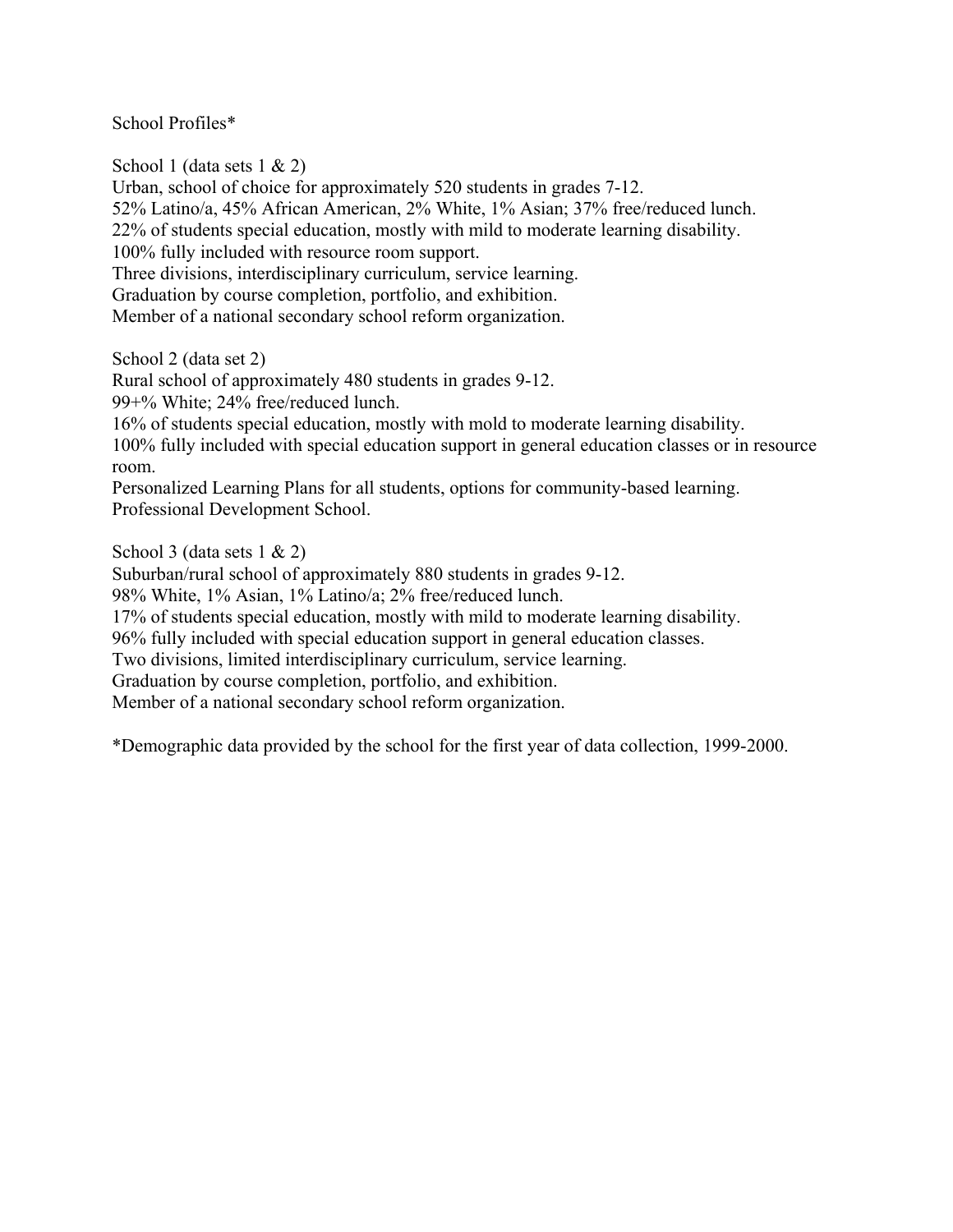# Institute Mission

The mission of the institute is to expand the current knowledge base related to practices and policies in secondary schools that enhance learning, achievement, and postschool outcomes for students with disabilities.

# Core Research Questions

1. What are critical features of instruction, assessment, and support strategies that promote authentic understanding, and achievement (and performance) for all students?

2. How have changes in authentic inclusive learning and schooling practices affected the school and postschool outcomes (and their interaction) for students with disabilities (collectively and disaggregated) using frames of reference focused on equity, value added, and accountability?

3. How do schools accommodate district and state outcome assessments, and how do such accommodations affect the participation in, reporting of, and validity of assessment?

4. In school evolving toward authentic and inclusive instruction, what are the roles and expectations of stakeholders as they engage in planning for secondary and postsecondary experiences?

5. What contextual factors are required to support and sustain the development of secondarylevel learning environments that promote authentic understanding, achievement, and performances for all students?

6. What strategies are effective in providing both information and support to policymakers, school administrators, teachers, human service personnel, and the community so they utilize the findings to create and support learning environments that promote authentic understanding, achievement and performance for all students?

## Acknowledgements:

We thank Jeff Braden, Jackie Buckley, Cheryl Hanley-Maxwell, and Allen Phelps who provided helpful feedback on a previous draft, and Mary Fish and Cathy Loeb for invaluable editorial assistance. Portions of this brief were presented at the annual meeting of the American Educational Research Association in Seattle, April 10, 2001.

## RISER Information

Directors

Cheryl Hanley-Maxwell L. Allen Phelps

Project Officer